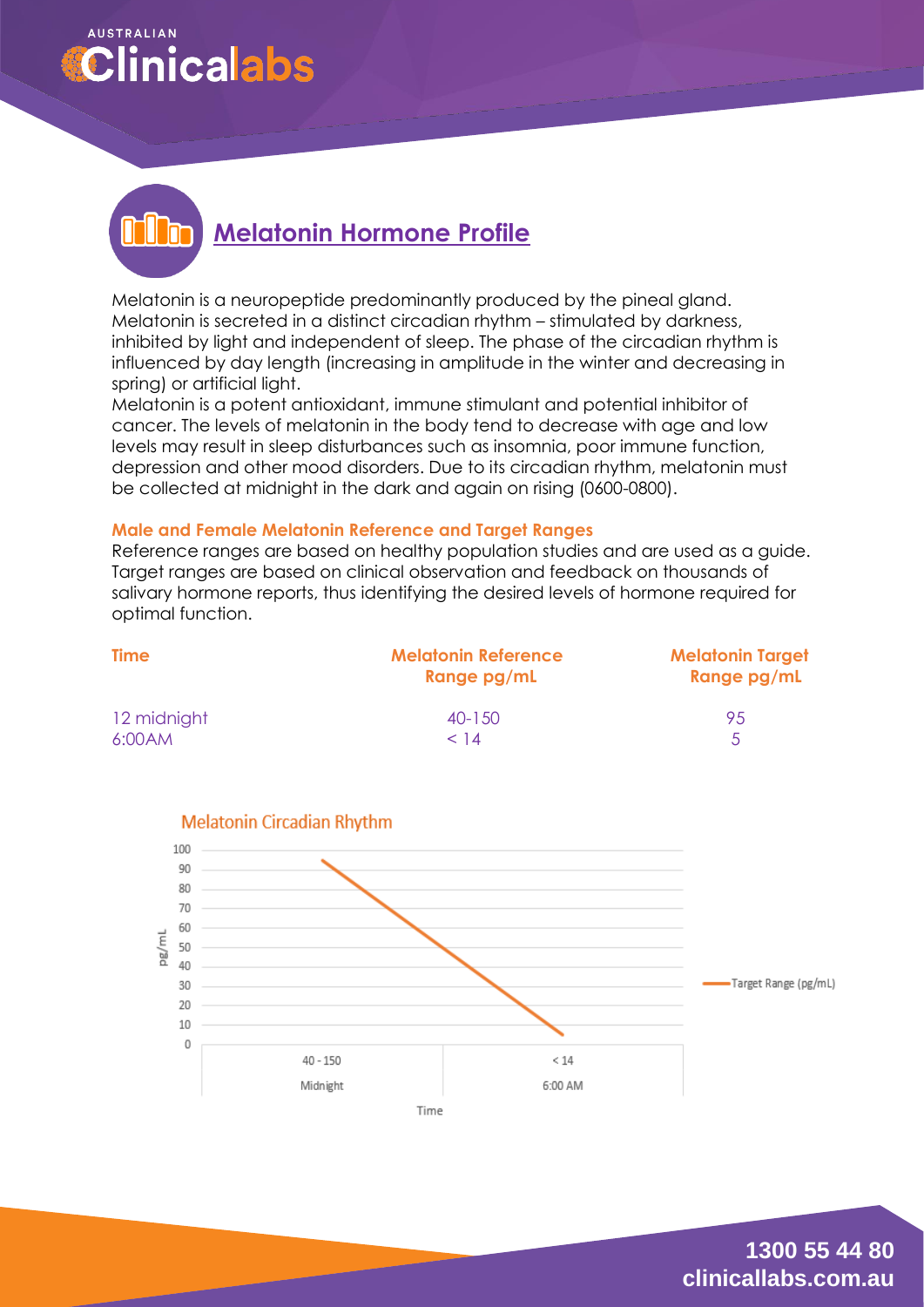

## **Low Melatonin**

#### Possible Causes

- o Increasing age
- o Lack of sleep
- o Prolonged light phase of the day
- o Exposure to bright lights or electromagnetic fields, including regular long haul flights or night shift work
- o Excessive exercise at night
- o Decreased production by the pineal gland or increased metabolism by the liver
- o Stress, especially if high cortisol
- o Certain drugs including SSRIs, benzodiazepines, NSAIDs, anti-hypertensives, beta-blockers, adrenergics, calcium channel blockers and steroids.
- o Excessive coffee, tobacco and alcohol can lower melatonin
- o High dose B12 supplementation

#### Treatment Considerations

- o Regular, adequate sleep is the major controlling factor in maintaining levels if low
- o Decrease exercise, exposure to bright light and exposure to electromagnetic fields at night
- o Melatonin of St John's Wort supplementation
- o Increase food sources of melatonin and its precursor, tryptophan, such as turkey, chicken, oats, seaweed and bananas
- o Vitamin B3, Vitamin B6, Calcium and Magnesium may support the production of melatonin
- o Eating regular meals that correspond to normal patterns may help strengthen the production of melatonin levels
- o Avoid stimulants such as coffee and nicotine

## **High Melatonin**

#### Possible Causes

- o Melatonin of tryptophan supplementation
- o Extended nocturnal dark phase
- o Certain drugs such as MAO inhibitors, fluvoxamine, and despiramine
- o Herbs including St John's Wort and Cannabis
- o Decreased metabolism by the liver check glucuronidation or sulphation pathways
- o High levels are associated with seasonal affective disorder (SAD)

#### Treatment Considerations

- o Exposure to bright light in the morning
- o Exercise in the evening is previously exercising in day
- o Support Phase II detoxification especially glucuronidation and sulphation